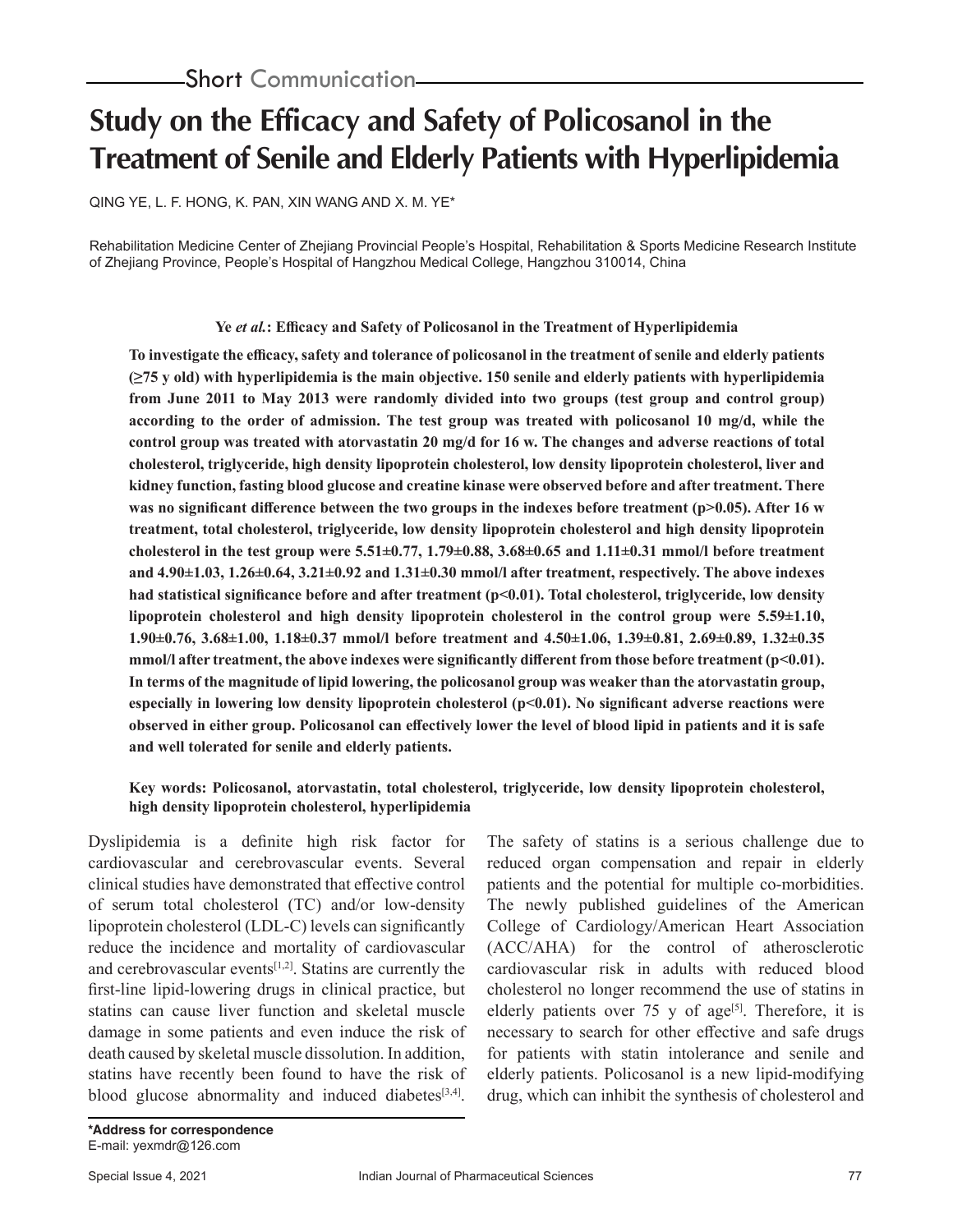increase the blood clearance rate of LDL-C, effectively reduce the level of LDL-C and increase the level of high density lipoprotein cholesterol (HDL-C). Its clinical application has been confirmed by several clinical studies[6,7]. However, it has not been reported yet for the senile and elderly patients over 75 y old. Therefore, the aim of this study was to observe the efficacy and adverse reactions of policosanol and statins in the treatment of elderly patients over 75 y old with hyperlipidemia and to provide a clinical basis for the rational selection of lipid-modifying drugs in senile and elderly patients. 150 patients aged  $\geq$ 75 y old with hyperlipidemia who were treated in our hospital from June 2011 to June 2013 were selected. 75 patients were randomly divided into the test group (policosanol group) and the control group (atorvastatin group) according to the order of treatment, including 39 males and 36 females, aged 78-93 y, with an average age of 83.66 $\pm$ 3.31 y; the control group: 40 males and 35 females, aged 76-92 y, with an average age of 83.55±3.67 y. The diagnosis criteria of hyperlipidemia refer to "Guidelines for the Prevention and Treatment of Dyslipidemia in Chinese Adults" (2007 Edition[8]). Other inclusion criteria-The patients did not take other lipid-modifying drugs within 2 w before enrollment and patients who took other lipid-modifying drugs should undergo a 2 w drug washout period; all indexes of liver and kidney function tests were within normal range and the survival period was expected to be more than 6 mo. Exclusion criteria included-Inadequately controlled diet; patients with secondary dyslipidemia; patients with a history of cardiovascular and cerebrovascular events such as myocardial infarction or stroke within the past 6 mo; patients with chronic cardiac insufficiency; patients with hepatic and renal insufficiency; patients with a history of coagulopathy or a recent history of significant active bleeding and patients allergic to policosanol or statins. All the enrolled patients were randomly divided into the test group and the control group according to the sequence of treatment. The treatment regimen of the test group was policosanol (manufactured by Dalmar Laboratories Co., Ltd.) 10 mg/d, while the treatment regimen of the control group was atorvastatin (manufactured by Pfizer Pharmaceutical China Co., Ltd., Trade name Lipitor) 20 mg/d, all of which were taken within 1 h after daily dinner. Patients in both groups remained on their usual diet for the trial period of 16 w. Establish follow-up files to collect baseline data of all patients, mainly including: General condition of patients: age, height and body; laboratory test indexes: fasting blood glucose

(Glu), serum creatinine (Scr), blood urea nitrogen (BUN), aspartate aminotransferase (ALT), alanine aminotransferase (AST), creatine kinase (CK), TC, triglyceride (TG), LDL-C, HDL-C and high-sensitivity C-reactive protein (CRP). Baseline values and laboratory indexes at 16 w were determined separately. The evaluation indexes include: Primary efficacy evaluation indexes: change of TC and LDL-C in the test group at w 16 compared with the baseline; secondary efficacy evaluation indexes: change of TG and HDL-C in the test group compared with the baseline at w 16; safety indexes: mainly including ALT, AST, CK, Scr and BUN. Adverse reaction assessment: The patient has serious adverse reaction during treatment or has ALT or AST elevation more than 3 times of normal value or more or CK more than 10 times of normal value, even if not accompanied by any clinical manifestation, the test should be repeated within 1 w. If the patient has repeated test result of above persistent abnormal phenomenon, the patient should be withdrawn from the trial; if CK is more than 5-10 times of normal value and the patient is accompanied by myalgia, the administration should be stopped; in case of serious adverse reactions, the drug should be stopped immediately and corresponding symptomatic treatment should be given. Statistical package for the social sciences (SPSS) 20.0 software was used for statistical analysis. Values of various measurement parameters are expressed as mean $\pm$ standard deviation ( $\bar{x} \pm s$ ). Independent sample t test is used for comparison between two groups. Paired data t test is used for comparison before and after treatment. Adverse drug reactions are statistically described. The difference between the two groups was statistically significant (p<0.05). Baseline data of the two groups before treatment was compared. A total of 150 patients were included in the two groups, 75 in the test group and 75 in the control group. Both groups had good medication compliance and none dropped out or withdrew from the group due to adverse drug reactions. The differences in baseline data before treatment between the two groups had no statistical significance  $(p>0.05)$  and were comparable (Table 1). Changes of blood lipid levels before and after treatment in the two groups were compared. After 16 w treatment, TC, TG and LDL-C levels in the test group and the control group were significantly decreased  $(p<0.01)$ , while HDL-C levels were significantly increased. In the test group, TC decreased by 0.61 mmol/l and 11.07 %, LDL-C decreased by 0.47 mmol/l and 12.78 %, respectively. The mean TC of the control group decreased by 1.09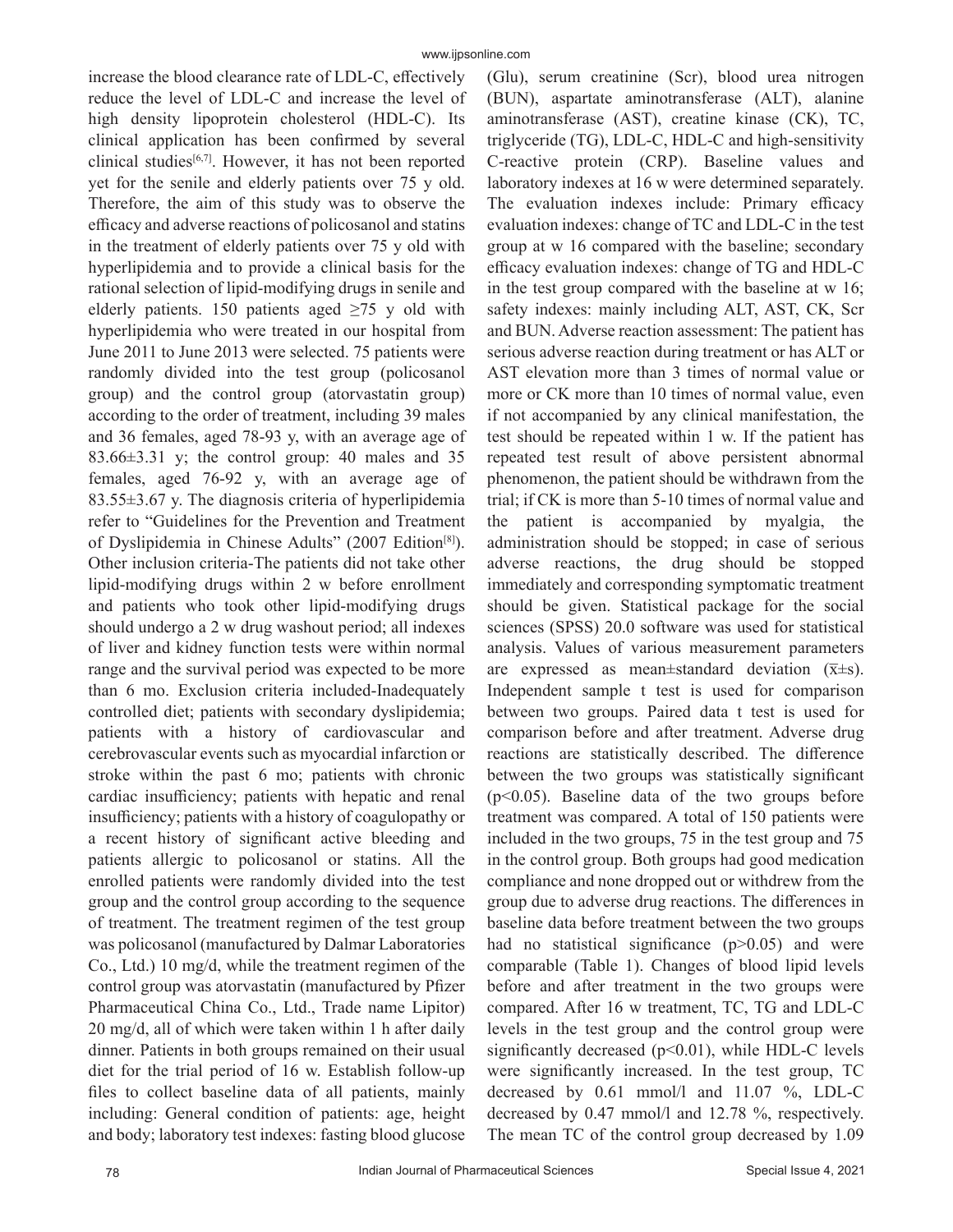mmol/l, 19.48 % drop compared with that before treatment and the mean LDL-C decreased by 0.99 mmol/l, 26.90 % drop compared with that before treatment. These results suggested that the lipidlowering effect of policosanol, especially LDL-C lowering, in the test group was weaker than that of atorvastatin in the control group  $(p<0.01)$  (Table 2). Safety and adverse reactions of both groups were compared. In the control group, 2 patients had mild ALT elevation within 1.5 times of the upper limit of normal, no bilirubin elevation was observed and soon recovered to normal with hepatoprotective drugs; 5 patients had CK elevation within 2 times of the upper limit of normal and none had muscle pain symptoms. However, there was no significant difference in ALT, AST, CK, Scr and BUN between the two groups before and after treatment ( $p$  $>$ 0.05). In both groups, individual patients had the symptoms of drowsiness, dizziness, nausea and constipation, but the symptoms were mild and tolerable, without affecting the conduct of the trial. There were no serious adverse reactions in either group. Cardiovascular and cerebrovascular disease has become the first cause of death among the urban and rural population in China. Our cohort study suggests that elevated serum TC or LDL-C is an independent risk factor for coronary heart disease and ischemic stroke. A number of studies on TC reduction in CHD have also demonstrated a 1 % reduction in serum TC and a 2 % reduction in the risk of CHD events. An effective reduction in lipid levels would mean a significant reduction in the incidence of cardiovascular events and deaths from cardiovascular disease, as well as a reduction in overall mortality from cardiovascular disease. Therefore, the prevention and treatment of dyslipidemia has positive clinical significance. Statins significantly reduce serum LDL-C levels, resulting in significant reductions in mortality, cardiovascular events and disability in patients with coronary heart disease, establishing the important role of statins in lipid-lowering therapy. However, since statins have some damaging effects on liver and skeletal muscle and even induce the risk of death caused by skeletal muscle dissolution, recent studies have also shown that statins can cause abnormal blood glucose and induce the risk of diabetes mellitus. Therefore, safer and more effective lipid-lowering agents are needed in patients who cannot tolerate statins and in elderly patients with reduced visceral compensatory function. Policosanol is a newgeneration plant lipid-regulating drug derived from sugarcane wax of special sugarcane in western Cuba. The principal component of policosanol consists of 8 fatty alcohols of which 5 fatty alcohols contain more than 20 carbon atoms and are therefore termed policosanol. Unlike statins, policosanol acts primarily as a lipid-lowering agent via the following two pathways[9-12]: Inhibits cholesterol synthesis by activating the Adenosine monophosphate (AMP) kinase pathway, inhibiting the activity of the key enzyme in cholesterol synthesis, hydroxymethylglutaryl-CoA (HMG-CoA) reductase or increasing its degradation; increases blood clearance of LDL by increasing the number of low-density lipoprotein receptors and promotes the reduction of LDL-C in serum. In addition, experimental studies have shown that policosanol exerts antioxidant effects, inhibits platelet aggregation, inhibits smooth muscle cell proliferation and intimal hyperplasia, stabilizes plaques, improves vascular endothelial function and exerts antiatherosclerotic effects<sup>[13-15]</sup>. The clinical studies by Castano and Mas *et al*<sup>[6,16]</sup> showed that  $5~40$  mg/d (average 12 mg/d) policosanol could reduce LDL-C by about 23.7 %, TC by 10.5 %~24.2 % and increase HDL-C by 9.0 %~31.4 %. High dose (20 mg/d) was also shown to reduce TG by 17.9 %. Fernandez *et al*<sup>[7]</sup> showed good safety and tolerance of policosanol in elderly patients in a clinical observational study of more than 2200 elderly patients for up to 3 y. The purpose of this study was to investigate the efficacy, safety and tolerance of policosanol in the treatment of senile and elderly patients with hyperlipidemia in China by taking a special group of elderly patients over 75 y old as the study objects and the effective atorvastatin as the control. The results showed that policosanol 10 mg/d could reduce TC and LDL-C by more than 10 % after 16 w treatment, which suggested that it was effective in lipid-lowering. At the same time, the effects of lowering TG and increasing HDL-C were also observed. The lipid-lowering effect of policosanol 10 mg/d was weaker than that of atorvastatin 20 mg/d compared with atorvastatin in the control group. The lipid-lowering effects of policosanol shown in this study are also slightly weaker than those reported in most of the literature<sup>[16-19]</sup>. Chen *et al.*<sup>[20]</sup> conducted meta-analysis which showed that the maximum lipidlowering effect of policosanol occurred around 30 w of treatment, whereas only the results at 16 w were observed in this study. Meanwhile, the objects of this study were senile and elderly patients over 75 y old. Most patients had multiple chronic diseases and took multiple drugs, which interfered with the pharmacokinetics and efficacy. In addition, considering that the subjects were senile and elderly patients, the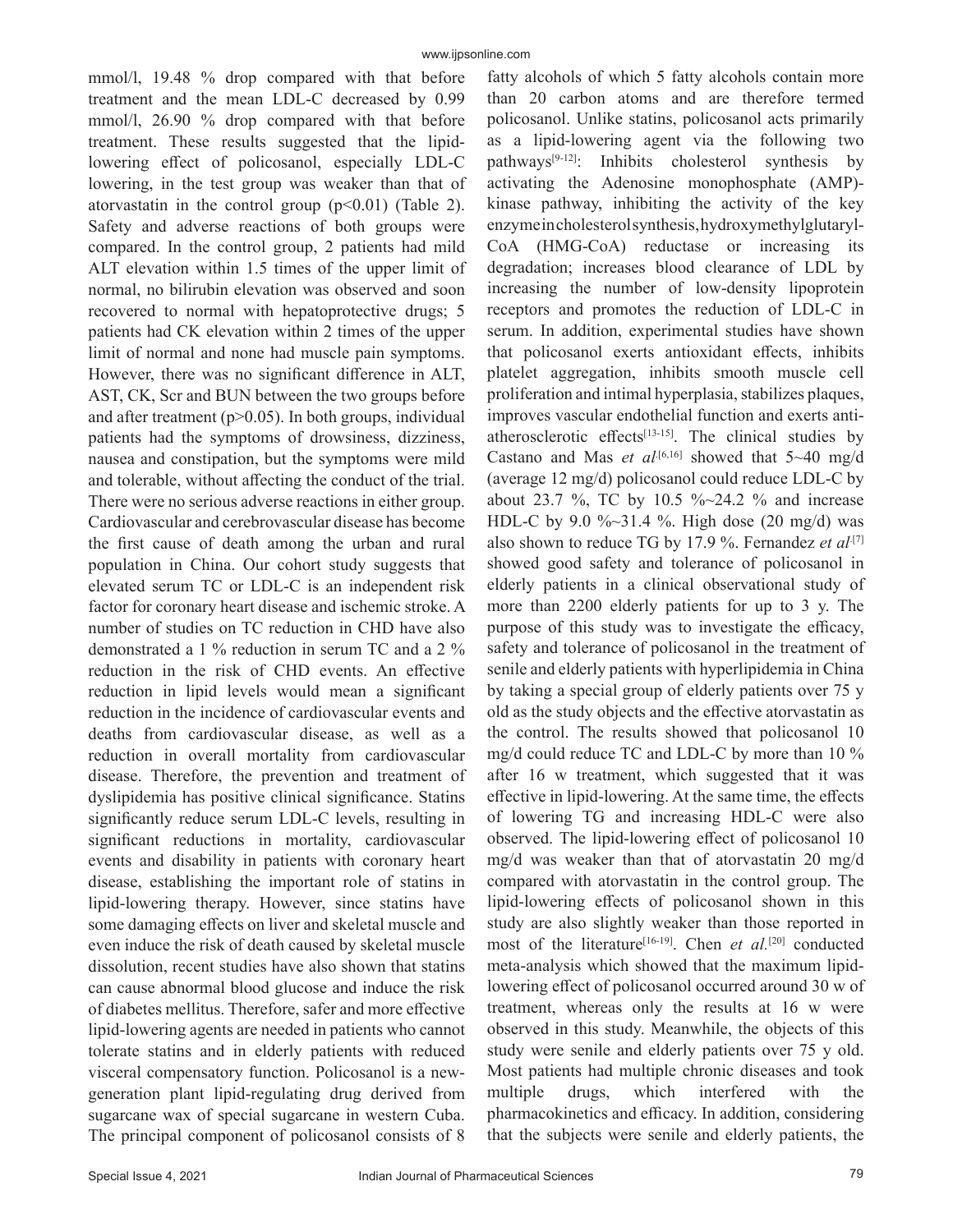dose was also small (10 mg/d). These reasons may have some impact on the outcome of the study. More clinical studies are needed to confirm whether there is a doseresponse relationship between the lipid-modifying effects of policosanol and the curves effect similar to that of statins. It has recently been reported in the domestic literature that policosanol plus low-dose atorvastatin (10 mg/d) may enhance lipid regulation with a guaranteed safety profile<sup>[21]</sup>. All the cases in this study had good medication compliance and none dropped out of the study or withdrew from the study due to adverse reactions. No hepatorenal function, muscle toxicity and other definite adverse reactions were observed in the policosanol group. The safety of policosanol in senile and elderly patients has been demonstrated. In conclusion, based on the results of this study and combined with most literatures at home and abroad, policosanol is safe and effective in the treatment of senile and elderly patients with hyperlipidemia, with few adverse reactions. However, the optimal dosage and treatment course of policosanol in the treatment of senile and elderly patients still need

**TABLE 1: BASELINE DATA BEFORE TREATMENT IN THE TEST GROUP AND THE TREATMENT GROUP (x̅±s)**

| Group                      | Test group (75 cases) | Control group (75 cases) |
|----------------------------|-----------------------|--------------------------|
| Age (y old)                | $83.66 \pm 3.31$      | $83.55 \pm 3.67$         |
| Gender ratio (male:female) | 39:36                 | 40:35                    |
| ALT $(U/l)$                | $26.34 \pm 4.23$      | $25.68 \pm 6.57$         |
| AST $(U/l)$                | $23.56 \pm 3.89$      | $22.47 \pm 4.55$         |
| Glu (mmol/l)               | $5.36 \pm 1.24$       | $5.67 \pm 1.02$          |
| $CK$ (U/l)                 | 78.43±28.33           | 76.72±32.89              |
| Scr $(\mu \text{mol/l})$   | 70.56±20.35           | 75.46±25.48              |
| BUN (mmol/l)               | $5.43 \pm 1.24$       | $5.89 \pm 1.78$          |
| $TC$ (mmol/l)              | $5.51 \pm 0.77$       | $5.59 \pm 1.10$          |
| TG (mmol/l)                | $1.79 \pm 0.88$       | $1.90 \pm 0.76$          |
| $HDL-C$ (mmol/l)           | $1.11 \pm 0.31$       | $1.18 \pm 0.37$          |
| $LDL-C$ (mmol/l)           | $3.68 \pm 0.65$       | $3.68 \pm 1.00$          |

Note: ALT=aspartate aminotransferase; AST=alanine aminotransferase; Glu=fasting glucose; CK=creatine kinase; Scr=serum creatinine; BUN=blood urea nitrogen; TC=total cholesterol; TG=triglycerides; HDL-C=high-density lipoprotein cholesterol; LDL-C=low-density lipoprotein cholesterol; Independent sample t-test was used for comparison between groups, p>0.05

### **TABLE 2: COMPARISON OF MAIN EFFICACY INDEXES BEFORE AND AFTER TREATMENT BETWEEN THE TEST GROUP AND THE TREATMENT GROUP (x̅±s)**

| <b>Efficacy indexes</b> | Policosanol group (test group) |                 | Atorvastatin group (control group) |                              |
|-------------------------|--------------------------------|-----------------|------------------------------------|------------------------------|
|                         | <b>Before treatment</b>        | After treatment | Before treatment                   | After treatment              |
| $TC$ (mmol/l)           | $5.51 \pm 0.77$                | $4.90 \pm 1.03$ | $5.59 \pm 1.10$                    | $4.50 \pm 1.06$ <sup>a</sup> |
| $TG \, (mmol/l)$        | $1.79 \pm 0.88$                | $1.26 \pm 0.64$ | $1.90+0.76$                        | $1.39 \pm 0.81$ <sup>a</sup> |
| $HDL-C$ (mmol/l)        | $1.11 \pm 0.31$                | $1.31 \pm 0.30$ | $1.18 + 0.37$                      | $1.32 \pm 0.35$ <sup>a</sup> |
| $LDL-C$ (mmol/l)        | $3.68 \pm 0.65$                | $3.21 \pm 0.92$ | $3.68 \pm 1.00$                    | $2.69 \pm 0.89^{a,b}$        |

Note: TC=total cholesterol; TG=triglyceride; HDL-C=high density lipoprotein cholesterol; LDL-C=low density lipoprotein cholesterol; ªPaired t test was used for comparison before and after treatment, p<0.01; <sup>b</sup>Independent sample t test was used for comparison between groups after treatment, p<0.01